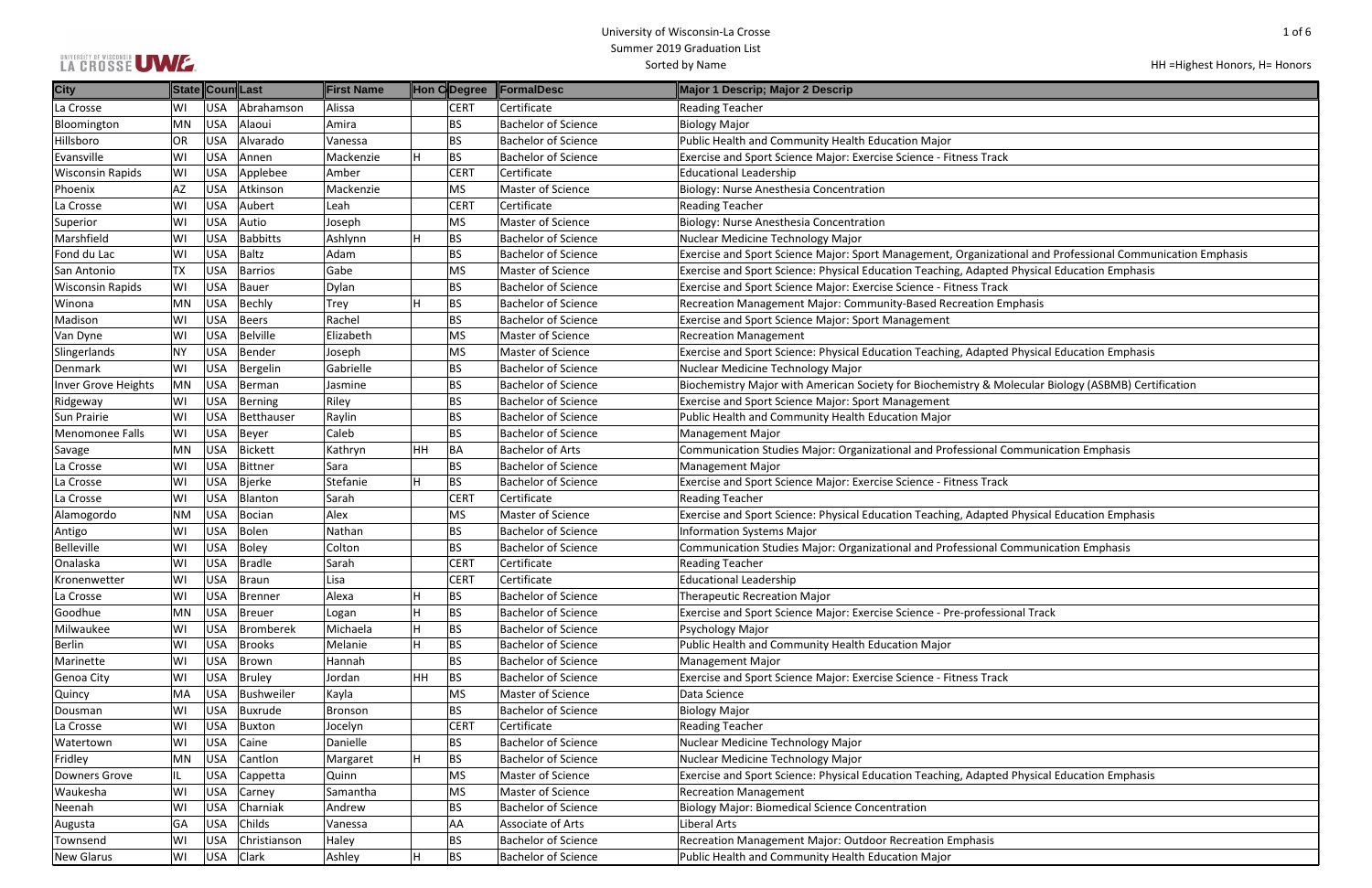## LA CROSSE UWE

| HH = Highest Honors, H = Honors |
|---------------------------------|
|---------------------------------|

| iphasis                                             |
|-----------------------------------------------------|
|                                                     |
|                                                     |
|                                                     |
|                                                     |
| <b>Physical Education Emphasis</b>                  |
|                                                     |
|                                                     |
|                                                     |
|                                                     |
|                                                     |
|                                                     |
|                                                     |
|                                                     |
|                                                     |
| <b>Physical Education Emphasis</b>                  |
|                                                     |
| <b>Physical Education Emphasis</b>                  |
|                                                     |
|                                                     |
| iphasis                                             |
| <b>Coaching Competitive Athletics Concentration</b> |
|                                                     |
|                                                     |
|                                                     |
|                                                     |
|                                                     |
|                                                     |
|                                                     |
|                                                     |
|                                                     |
|                                                     |
|                                                     |
|                                                     |
|                                                     |
|                                                     |
|                                                     |
| ommunication Emphasis                               |
|                                                     |
|                                                     |
| onal and Professional Communication Emphasis        |
| iphasis                                             |
|                                                     |
|                                                     |
|                                                     |
|                                                     |
|                                                     |
|                                                     |
|                                                     |
| ent Emphasis                                        |
|                                                     |
|                                                     |
|                                                     |
|                                                     |
|                                                     |

| <b>City</b>             |           | State Coun Last |                 | First Name     |    |                | Hon C Degree FormalDesc        | Major 1 Descrip; Major 2 Descrip                                                                                 |
|-------------------------|-----------|-----------------|-----------------|----------------|----|----------------|--------------------------------|------------------------------------------------------------------------------------------------------------------|
| La Crosse               | WI        | <b>USA</b>      | <b>Clark</b>    | Kristine       |    | BS             | <b>Bachelor of Science</b>     | <b>Radiation Therapy Major</b>                                                                                   |
| <b>Boulder Junction</b> | WI        | <b>USA</b>      | Claussen        | Abigail        |    | BS             | <b>Bachelor of Science</b>     | Recreation Management Major: Community-Based Recreation Emphasis                                                 |
| North Liberty           | IA        | <b>USA</b>      | <b>Clements</b> | Allison        |    | MS             | Master of Science              | <b>Therapeutic Recreation</b>                                                                                    |
| Birchwood               | WI        | <b>USA</b>      | <b>Corry</b>    | Deanna         |    | MSED           | Master of Science in Education | Student Affairs Administration in Higher Education                                                               |
| Excelsior               | MN        | <b>USA</b>      | Dales           | Steven         |    | BS             | <b>Bachelor of Science</b>     | <b>Finance Major</b>                                                                                             |
| Carversville            | PA        | <b>USA</b>      | D'Andrea        | Katie          |    | MS <sup></sup> | Master of Science              | Exercise and Sport Science: Physical Education Teaching, Adapted Physical Education Emphasis                     |
| Germantown              | WI        | <b>USA</b>      | Daniel          | Zachary        |    | BS             | <b>Bachelor of Science</b>     | Nuclear Medicine Technology Major                                                                                |
| Greenleaf               | WI        | <b>USA</b>      | DeCleene        | Marissa        |    | BS             | <b>Bachelor of Science</b>     | Radiation Therapy Major                                                                                          |
| Kenosha                 | WI        | <b>USA</b>      | Del Fava        | Peter          |    | BS             | <b>Bachelor of Science</b>     | Psychology Major                                                                                                 |
| Wilsonville             | OR        | <b>USA</b>      | DeMers          | Kristin        |    | MS             | Master of Science              | <b>Clinical Exercise Physiology</b>                                                                              |
| <b>Green Bay</b>        | WI        | <b>USA</b>      | Denny           | Sierra         |    | <b>BS</b>      | <b>Bachelor of Science</b>     | Sociology Major                                                                                                  |
| Kasson                  | MN        | <b>USA</b>      | Diekman         | Jordan         |    | BS             | <b>Bachelor of Science</b>     | <b>Therapeutic Recreation Major</b>                                                                              |
| Mauston                 | WI        | <b>USA</b>      | Differt         | Ashley         |    | BS             | <b>Bachelor of Science</b>     | <b>Therapeutic Recreation Major</b>                                                                              |
| <b>Franklin Square</b>  | <b>NY</b> | <b>USA</b>      | DiMeglio        | Natalie        |    | MS             | Master of Science              | Exercise and Sport Science: Physical Education Teaching, Adapted Physical Education Emphasis                     |
| Tomah                   | WI        | <b>USA</b>      | Dittmar         | Colin          |    | BS             | <b>Bachelor of Science</b>     | Radiation Therapy Major                                                                                          |
| North Tonawanda         | <b>NY</b> | <b>USA</b>      | Draves          | Annie          |    | <b>MS</b>      | Master of Science              | Exercise and Sport Science: Physical Education Teaching, Adapted Physical Education Emphasis                     |
|                         | WI        | <b>USA</b>      | Dreier          | Kali           |    | <b>BS</b>      | <b>Bachelor of Science</b>     |                                                                                                                  |
| Appleton                |           | <b>USA</b>      |                 |                |    | BS             | <b>Bachelor of Science</b>     | Radiation Therapy Major<br>Recreation Management Major: Community-Based Recreation Emphasis                      |
| Darien                  |           |                 | Driggers        | Abbey          |    |                |                                |                                                                                                                  |
| Pulaski                 | WI        | <b>USA</b>      | Drummond        | Nathan         |    | BS             | <b>Bachelor of Science</b>     | Exercise and Sport Science Major: Exercise Science - Fitness Track, Coaching Competitive Athletics Concentration |
| Lake in the Hills       | IL        | <b>USA</b>      | Dziedzic        | Garrett        |    | <b>BS</b>      | <b>Bachelor of Science</b>     | <b>Exercise and Sport Science Major: Sport Management</b>                                                        |
| Plover                  | WI        | <b>USA</b>      | Eckendorf       | Karisa         |    | <b>BS</b>      | <b>Bachelor of Science</b>     | <b>Community Health Education Major</b>                                                                          |
| Castle Rock             | CO        | <b>USA</b>      | Engstrom        | Jaclyn         |    | MS             | Master of Science              | Biology: Nurse Anesthesia Concentration                                                                          |
| Hatley                  | WI        | <b>USA</b>      | Erickson        | Christian      |    | <b>BS</b>      | <b>Bachelor of Science</b>     | Nuclear Medicine Technology Major                                                                                |
| <b>Sussex</b>           | WI        | <b>USA</b>      | Erickson        | Kira           |    | BS             | <b>Bachelor of Science</b>     | Archaeological Studies Major                                                                                     |
| <b>Spring Green</b>     | WI        | <b>USA</b>      | Feiner          | Jacqueline     |    | BS             | <b>Bachelor of Science</b>     | Psychology Major                                                                                                 |
| Viroqua                 | WI        | <b>USA</b>      | Finley          | Benjamin       |    | BS             | <b>Bachelor of Science</b>     | Geography Major: Geographic Information Science Concentration                                                    |
| West Bend               | WI        | <b>USA</b>      | Fischer         | Matthew        |    | BA             | <b>Bachelor of Arts</b>        | English Major: Rhetoric and Writing Emphasis; French Major                                                       |
| Mount Horeb             | WI        | <b>USA</b>      | Fischer         | Valerie        |    | <b>BS</b>      | <b>Bachelor of Science</b>     | Exercise and Sport Science Major: Sport Management                                                               |
| Holmen                  | WI        | <b>USA</b>      | Freng           | Kayla          |    | <b>BS</b>      | <b>Bachelor of Science</b>     | Nuclear Medicine Technology Major                                                                                |
| Altura                  | MN        | <b>USA</b>      | Frisch          | Danielle       |    | BS             | <b>Bachelor of Science</b>     | <b>Therapeutic Recreation Major</b>                                                                              |
| Brookfield              | WI        | <b>USA</b>      | Gannon          | Jennifer       |    | MS <sup></sup> | Master of Science              | Biology: Nurse Anesthesia Concentration                                                                          |
| Grayslake               |           | <b>USA</b>      | Geraldino       | Rachelle       |    | BS             | <b>Bachelor of Science</b>     | Public Health and Community Health Education Major                                                               |
| Rochester               | MN        | <b>USA</b>      | Gerlach         | <b>Brandon</b> |    | BS             | <b>Bachelor of Science</b>     | Communication Studies Major: Organizational and Professional Communication Emphasis                              |
| Oshkosh                 | WI        | <b>USA</b>      | Glatting        | Kaylee         |    | BS             | <b>Bachelor of Science</b>     | Radiation Therapy Major; Mathematics Major                                                                       |
| Appleton                | WI        | <b>USA</b>      | Grabow          | Hannah         |    | <b>BS</b>      | <b>Bachelor of Science</b>     | Exercise and Sport Science Major: Sport Management, Organizational and Professional Communication Emphasis       |
| <b>Beloit</b>           | WI        | <b>USA</b>      | Granberg        | Matthew        |    | BS             | <b>Bachelor of Science</b>     | Recreation Management Major: Community-Based Recreation Emphasis                                                 |
| Holmen                  | WI        | <b>USA</b>      | Graumann        | Allison        |    | <b>CERT</b>    | Certificate                    | <b>Reading Teacher</b>                                                                                           |
| Marshfield              | WI        | <b>USA</b>      | Gruber          | Kevin          |    | BA             | <b>Bachelor of Arts</b>        | Art Major                                                                                                        |
| Glendale                | CO        | <b>USA</b>      | Gustafson       | Madelyn        |    | BS             | <b>Bachelor of Science</b>     | Public Health and Community Health Education Major                                                               |
| Waukesha                | WI        | <b>USA</b>      | Gygax           | Jordan         | HH | BS             | <b>Bachelor of Science</b>     | Exercise and Sport Science Major: Exercise Science - Fitness Track                                               |
| Mount Horeb             | WI        | <b>USA</b>      | Handrick        | Cassandra      |    | BS             | <b>Bachelor of Science</b>     | Public Health and Community Health Education Major                                                               |
| La Crosse               | WI        | <b>USA</b>      | Hansen          | Michael        | HH | <b>BS</b>      | <b>Bachelor of Science</b>     | Exercise and Sport Science Major: Exercise Science - Fitness Track                                               |
| Sparta                  | WI        | <b>USA</b>      | Hanson          | Gabe           |    | BS             | <b>Bachelor of Science</b>     | Theatre Arts Major: Design / Technical Emphasis, Stage Management Emphasis                                       |
| Galena                  | IL        | <b>USA</b>      | Harkness        | Olivia         |    | BS             | <b>Bachelor of Science</b>     | Public Health and Community Health Education Major                                                               |
| <b>Wisconsin Dells</b>  | WI        | <b>USA</b>      | Harley          | Amanda         |    | BS             | <b>Bachelor of Science</b>     | Exercise and Sport Science Major: Exercise Science - Fitness Track                                               |
| New Berlin              | WI        | <b>USA</b>      | Harmon          | Taylor         |    | BS             | <b>Bachelor of Science</b>     | Radiation Therapy Major                                                                                          |
| La Crosse               | WI        | <b>USA</b>      | Harmsen         | Shyler         |    | BS             | <b>Bachelor of Science</b>     | <b>Biology Major</b>                                                                                             |
|                         |           |                 |                 |                |    |                |                                |                                                                                                                  |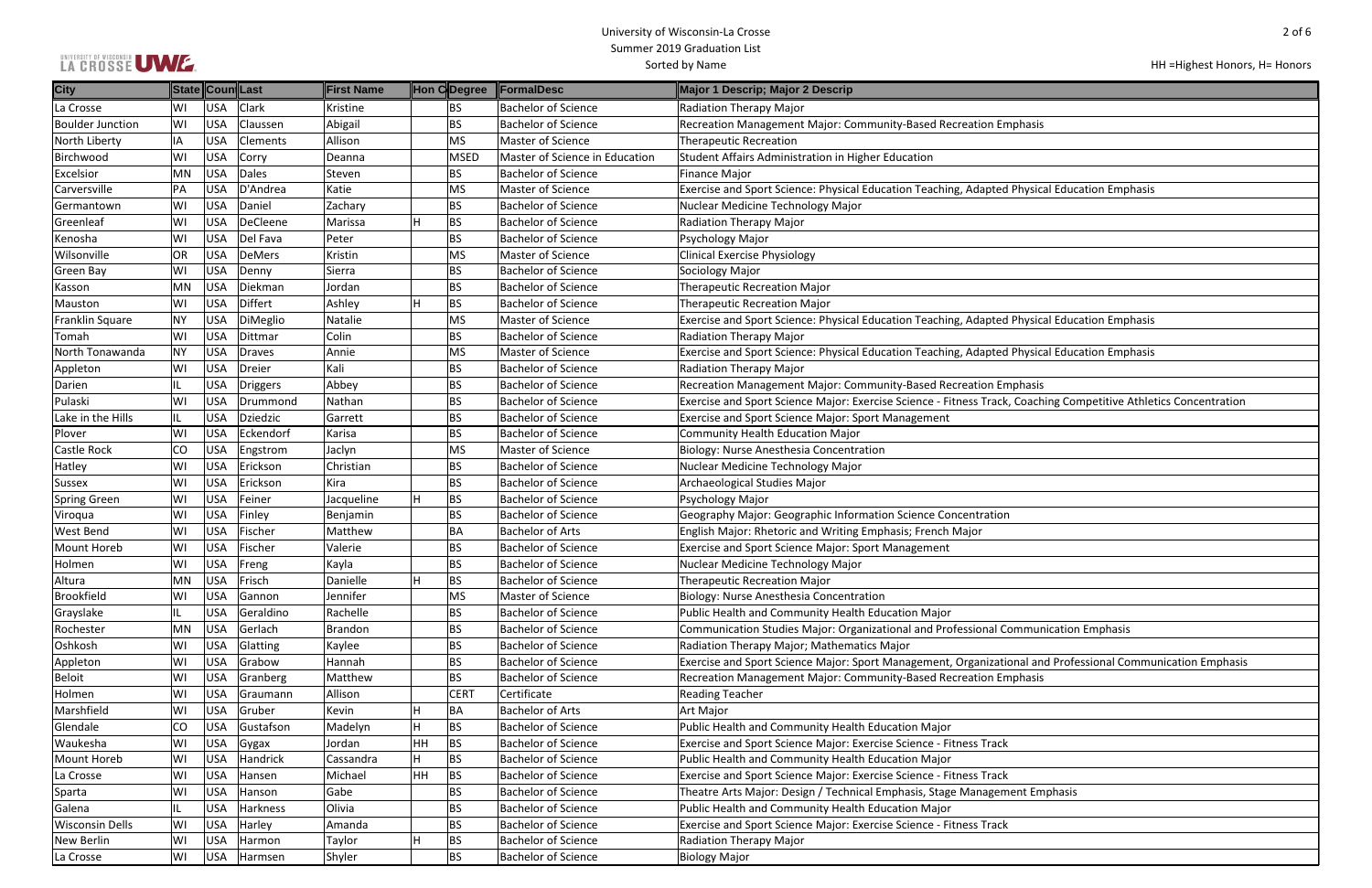## LA CROSSE UWE

| $3$ of $6$                            |
|---------------------------------------|
|                                       |
| HH = Highest Honors, H = Honors       |
|                                       |
|                                       |
|                                       |
|                                       |
|                                       |
|                                       |
|                                       |
|                                       |
|                                       |
| sis                                   |
|                                       |
| d Professional Communication Emphasis |
|                                       |
|                                       |
|                                       |
|                                       |
|                                       |
|                                       |
|                                       |
|                                       |
|                                       |
|                                       |
|                                       |
|                                       |
|                                       |
|                                       |
|                                       |
|                                       |
|                                       |
|                                       |
| al Education Emphasis                 |
|                                       |
|                                       |
|                                       |
|                                       |

#### HH =Highest Honors, H= Honors

| <b>City</b>         |           |            | State Coun Last | First Name   |           | Hon CDegree | <b>FormalDesc</b>              | Major 1 Descrip; Major 2 Descrip                                                                           |
|---------------------|-----------|------------|-----------------|--------------|-----------|-------------|--------------------------------|------------------------------------------------------------------------------------------------------------|
| <b>Baraboo</b>      | W١        | <b>USA</b> | Hart            | Taylor       |           | BS          | <b>Bachelor of Science</b>     | Exercise and Sport Science Major: Exercise Science - Fitness Track                                         |
| Florence            | W١        | <b>USA</b> | Hassel          | Shelby       |           | <b>BS</b>   | <b>Bachelor of Science</b>     | <b>Therapeutic Recreation Major</b>                                                                        |
| Waukesha            | W١        | <b>USA</b> | Haut            | Ashley       |           | MSED        | Master of Science in Education | <b>School Psychology</b>                                                                                   |
| Platteville         | W١        | <b>USA</b> | Heer            | Jarred       |           | <b>BS</b>   | <b>Bachelor of Science</b>     | Economics Major                                                                                            |
| Burlington          | WI        | <b>USA</b> | Heiligenthal    | Seth         | H.        | BS          | <b>Bachelor of Science</b>     | <b>Exercise and Sport Science Major: Sport Management</b>                                                  |
| <b>Eden Prairie</b> | <b>MN</b> | <b>USA</b> | Heim            | Makayla      |           | MS          | Master of Science              | <b>Clinical Exercise Physiology</b>                                                                        |
| La Crosse           | WI        | <b>USA</b> | Heinrich        | Callie       | H.        | BS          | <b>Bachelor of Science</b>     | <b>Exercise and Sport Science Major: Sport Management</b>                                                  |
| La Crosse           | W١        | <b>USA</b> | Heise           | Jordan       |           | BS          | <b>Bachelor of Science</b>     | Psychology Major                                                                                           |
| La Crescent         | MN        | <b>USA</b> | Henry           | Maria        |           | <b>CERT</b> | Certificate                    | <b>Reading Teacher</b>                                                                                     |
| Whalan              | MN        | <b>USA</b> | Higbe-Harrah    | Ruth         | <b>HH</b> | BS          | <b>Bachelor of Science</b>     | Biology Major: Cellular and Molecular Biology Concentration                                                |
| Sparta              | W١        | <b>USA</b> | Hinton          | Miron        |           | BS          | <b>Bachelor of Science</b>     | Sociology Major: Organizational and Professional Communication Emphasis                                    |
| Janesville          | WI        | <b>USA</b> | Hoff            | Stephanie    | H         | BS          | <b>Bachelor of Science</b>     | Radiation Therapy Major                                                                                    |
| Manitowoc           | WI        | <b>USA</b> | Hrudka          | <b>Bryce</b> | Н.        | BS          | Bachelor of Science            | Nuclear Medicine Technology Major- Pre-Medicine Track                                                      |
| Stewartville        | MN        | <b>USA</b> | Hughes          | Caitlyn      |           | BS          | <b>Bachelor of Science</b>     | Exercise and Sport Science Major: Sport Management, Organizational and Professional Communication Emphasis |
| Tomahawk            | WI        | <b>USA</b> | <b>Iwen</b>     | Kacey        |           | MS          | Master of Science              | <b>Clinical Exercise Physiology</b>                                                                        |
| Sauk City           | W١        | <b>USA</b> | Jaedike         | Alicia       |           | MS          | Master of Science              | <b>Biology: Clinical Microbiology Concentration</b>                                                        |
| <b>Sussex</b>       | W١        | <b>USA</b> | Jelinek         | Roger        |           | MS          | Master of Science              | Data Science                                                                                               |
| Milwaukee           | WI        | <b>USA</b> | Jensen          | Conner       |           | MS          | Master of Science              | Data Science                                                                                               |
| Menomonie           | WI        | <b>USA</b> | Jensen          | Hannah       | H.        | BS          | <b>Bachelor of Science</b>     | <b>Exercise and Sport Science Major: Sport Management</b>                                                  |
| <b>Red Wing</b>     | MN        | <b>USA</b> | Jeranek         | Ashley       |           | BS          | <b>Bachelor of Science</b>     | <b>Therapeutic Recreation Major</b>                                                                        |
| Marshfield          | W١        | <b>USA</b> | Johnson         | Marisa       | HH        | BS          | <b>Bachelor of Science</b>     | <b>Therapeutic Recreation Major</b>                                                                        |
| Whitewater          | W١        | <b>USA</b> | Kachel          | Emilie       | <b>HH</b> | BS          | <b>Bachelor of Science</b>     | Exercise and Sport Science Major: Sport Management                                                         |
| De Pere             | W١        | <b>USA</b> | Kafka           | Bennett      |           | <b>BS</b>   | <b>Bachelor of Science</b>     | Nuclear Medicine Technology Major                                                                          |
| Wausau              | WI        | <b>USA</b> | Karlen          | Erin         | HH        | BS          | <b>Bachelor of Science</b>     | Radiation Therapy Major                                                                                    |
| Loyal               | WI        | <b>USA</b> | Kiel            | Karlie       | H.        | BA          | <b>Bachelor of Arts</b>        | Theatre Arts Major: Design / Technical Emphasis                                                            |
| Waunakee            | WI        | <b>USA</b> | Kienow          | Michelle     |           | BS          | <b>Bachelor of Science</b>     | <b>Biology Major: Biomedical Science Concentration</b>                                                     |
| De Forest           | W١        | <b>USA</b> | Killian         | Rachel       | <b>HH</b> | BS          | <b>Bachelor of Science</b>     | Radiation Therapy Major                                                                                    |
| Eagle               | W١        | <b>USA</b> | Kinney          | Natalia      |           | <b>BS</b>   | <b>Bachelor of Science</b>     | Psychology Major; Spanish Major                                                                            |
| Watertown           | WI        | <b>USA</b> | Kleinsteiber    | Kayla        |           | <b>BS</b>   | <b>Bachelor of Science</b>     | <b>School Health Education Major</b>                                                                       |
| Necedah             | WI        | <b>USA</b> | Klika           | Irena        |           | BS          | <b>Bachelor of Science</b>     | Public Health and Community Health Education Major                                                         |
| De Pere             | WI        | <b>USA</b> | Kocken          | Courtney     | HH.       | BS          | <b>Bachelor of Science</b>     | Radiation Therapy Major                                                                                    |
| Caledonia           | MN        | <b>USA</b> | Koepke          | Kadie        |           | <b>CERT</b> | Certificate                    | <b>Reading Teacher</b>                                                                                     |
| Greenville          | WI        | <b>USA</b> | Kolbe           | Abigail      |           | <b>BS</b>   | <b>Bachelor of Science</b>     | Nuclear Medicine Technology Major                                                                          |
| Geneseo             |           | <b>USA</b> | Kotter          | Evan         |           | <b>BS</b>   | <b>Bachelor of Science</b>     | Recreation Management Major: Generalist Emphasis                                                           |
| Prairie du Chien    | WI        | <b>USA</b> | Kozelka         | Jamie        |           | <b>BS</b>   | <b>Bachelor of Science</b>     | Management Major                                                                                           |
| Appleton            | WI        | <b>USA</b> | Krejcarek       | Cory         |           | <b>BS</b>   | <b>Bachelor of Science</b>     | <b>Biology Major: Biomedical Science Concentration</b>                                                     |
| Shoreview           | MN        | <b>USA</b> | Kroska          | Paul         |           | MS          | Master of Science              | Exercise and Sport Science: Physical Education Teaching, Adapted Physical Education Emphasis               |
| Onalaska            | WI        | <b>USA</b> | Kruckeberg      | Carli        |           | BS          | <b>Bachelor of Science</b>     | Psychology Major                                                                                           |
| Kabetogama          | <b>MN</b> | <b>USA</b> | Krueger         | Nicole       | Н.        | BS          | <b>Bachelor of Science</b>     | Public Health and Community Health Education Major                                                         |
| Sturgeon Bay        | WI        | <b>USA</b> | Kruger          | Christopher  |           | BS          | <b>Bachelor of Science</b>     | <b>Biology Major</b>                                                                                       |
| Madison             | WI        | <b>USA</b> | Kuhn            | Elizabeth    |           | MS          | Master of Science              | Biology: Nurse Anesthesia Concentration                                                                    |
| La Crosse           | WI        | <b>USA</b> | Lasack          | Logan        |           | MS          | Master of Science              | <b>Clinical Exercise Physiology</b>                                                                        |
| Weston              | WI        | <b>USA</b> | Lawrence        | Shea         |           | MS          | Master of Science              | <b>Recreation Management</b>                                                                               |
| Pearl City          |           | <b>USA</b> | Lee             | Dani         | Н.        | BS          | Bachelor of Science            | <b>Exercise and Sport Science Major: Sport Management</b>                                                  |
| Franklin            | MN        | <b>USA</b> | Lee             | Megan        |           | <b>BA</b>   | <b>Bachelor of Arts</b>        | Psychology Major                                                                                           |
| Sparta              | WI        | <b>USA</b> | Leuck           | Paul         |           | BS          | <b>Bachelor of Science</b>     | <b>Accountancy Major</b>                                                                                   |
| Mayville            | WI        | <b>USA</b> | Liska           | Cecily       |           | BS          | <b>Bachelor of Science</b>     | Microbiology Major                                                                                         |
|                     |           |            |                 |              |           |             |                                |                                                                                                            |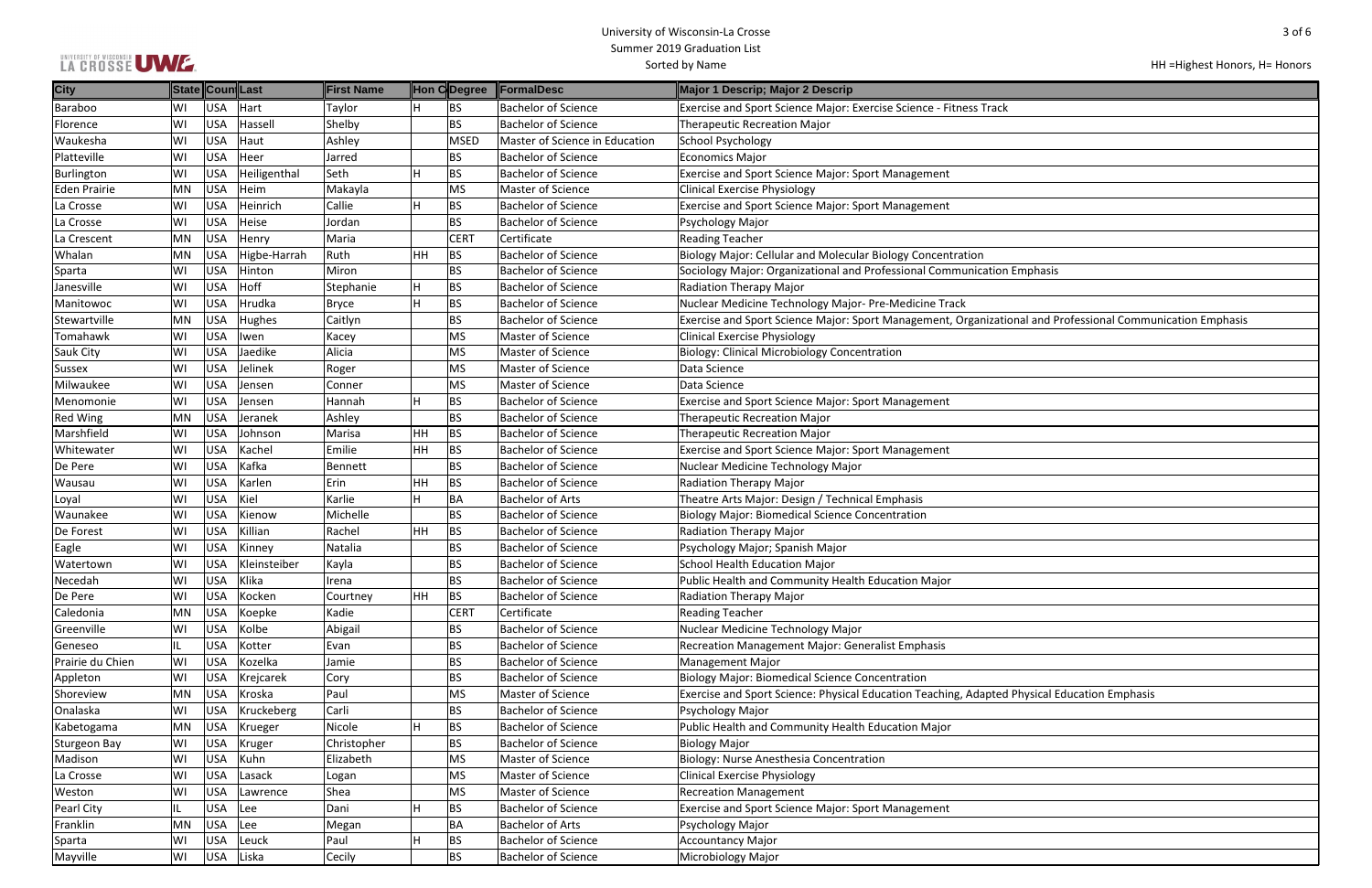## LA CROSSE UWE

| HH = Highest Honors, H = Honors |
|---------------------------------|
|---------------------------------|

| ommunication Emphasis |  |
|-----------------------|--|
|                       |  |
|                       |  |
|                       |  |
|                       |  |
| on                    |  |
|                       |  |
|                       |  |
|                       |  |
|                       |  |
|                       |  |
|                       |  |
|                       |  |
|                       |  |
|                       |  |
|                       |  |
|                       |  |
|                       |  |
|                       |  |
|                       |  |
|                       |  |
|                       |  |
|                       |  |
|                       |  |
|                       |  |
| nphasis               |  |
|                       |  |
|                       |  |
|                       |  |
|                       |  |
|                       |  |
|                       |  |
|                       |  |
|                       |  |
|                       |  |
|                       |  |
|                       |  |
|                       |  |
|                       |  |
| cian Assistant Track  |  |
|                       |  |
|                       |  |
|                       |  |
|                       |  |
|                       |  |
|                       |  |
|                       |  |
|                       |  |
|                       |  |
|                       |  |
|                       |  |
|                       |  |
|                       |  |
|                       |  |

| <b>City</b>            | State Coun Last |            |           | First Name |           | Hon CDegree | <b>FormalDesc</b>          | Major 1 Descrip; Major 2 Descrip                                                    |
|------------------------|-----------------|------------|-----------|------------|-----------|-------------|----------------------------|-------------------------------------------------------------------------------------|
| North Chicago          | IL.             | USA        | Losch     | Thomas     |           | <b>BS</b>   | <b>Bachelor of Science</b> | Recreation Management Major: Generalist Emphasis                                    |
| Rochester              | MN              | USA        | Lovett    | Olivia     |           | <b>BS</b>   | <b>Bachelor of Science</b> | <b>Biology Major: Biomedical Science Concentration</b>                              |
| Mukwonago              | WI              | USA        | udke      | Caylin     |           | <b>BS</b>   | <b>Bachelor of Science</b> | Archaeological Studies Major                                                        |
| <b>Belle Plaine</b>    | MN              | USA        | Mahadeo   | Shabanna   |           | <b>BS</b>   | <b>Bachelor of Science</b> | <b>Biology Major</b>                                                                |
| Cedarburg              | WI              | USA        | Makinster | Madelynn   |           | BA          | <b>Bachelor of Arts</b>    | Communication Studies Major: Organizational and Professional Communication Emphasis |
| Holmen                 | WI              | USA        | Mathison  | Megan      |           | BS          | <b>Bachelor of Science</b> | Psychology Major                                                                    |
| Lakeville              | MN              | USA        | Matos     | Isabelle   | <b>HH</b> | BS          | <b>Bachelor of Science</b> | Radiation Therapy Major                                                             |
| Iola                   | WI              | USA        | Mazemke   | Megan      |           | <b>BS</b>   | <b>Bachelor of Science</b> | <b>Therapeutic Recreation Major</b>                                                 |
| Saint Paul             | MN              | USA        | McGeehan  | Eli        |           | <b>BS</b>   | <b>Bachelor of Science</b> | Finance Major: Risk, Insurance and Financial Planning Concentration                 |
| Suamico                | WI              | USA        | McIntyre  | Taylor     |           | <b>BS</b>   | <b>Bachelor of Science</b> | <b>Therapeutic Recreation Major</b>                                                 |
| Whitefish Bay          | WI              | USA        | McMahon   | Joseph     |           | <b>BS</b>   | <b>Bachelor of Science</b> | <b>Biology Major</b>                                                                |
| Eau Claire             | WI              | USA        | McNulty   | Shane      |           | <b>BS</b>   | <b>Bachelor of Science</b> | <b>Finance Major</b>                                                                |
| Onalaska               | WI              | USA        | Medema    | Emily      |           | <b>BS</b>   | <b>Bachelor of Science</b> | <b>Therapeutic Recreation Major</b>                                                 |
| Delavan                | WI              | USA        | Mehta     | Harsh      |           | <b>BS</b>   | <b>Bachelor of Science</b> | Exercise and Sport Science Major: Exercise Science - Fitness Track                  |
| La Crosse              | WI              | USA        | Meyer     | Hannah     |           | BS          | <b>Bachelor of Science</b> | Exercise and Sport Science Major: Exercise Science - Fitness Track                  |
| Tomah                  | WI              | USA        | Miller    | Haelee     |           | BS          | Bachelor of Science        | Public Health and Community Health Education Major                                  |
| Chatfield              | <b>MN</b>       | USA        | Miller    | MaKenzie   |           | <b>BS</b>   | <b>Bachelor of Science</b> | <b>Exercise and Sport Science Major: Physical Education</b>                         |
| Lake in the Hills      | IL.             | USA        | Miller    | Tess       |           | <b>BS</b>   | <b>Bachelor of Science</b> | <b>Therapeutic Recreation Major</b>                                                 |
| Linden                 | WI              | USA        | Milliken  | Trent      |           | <b>BS</b>   | <b>Bachelor of Science</b> | <b>Public Administration Major</b>                                                  |
| La Crosse              | WI              | USA        | Miron     | Philip     |           | <b>BS</b>   | <b>Bachelor of Science</b> | Psychology Major                                                                    |
| Waukesha               | WI              | USA        | Morris    | Matthew    |           | <b>BS</b>   | <b>Bachelor of Science</b> | <b>Exercise and Sport Science Major: Sport Management</b>                           |
| Weston                 | WI              | USA        | Moua      | Goldzong   |           | <b>BS</b>   | <b>Bachelor of Science</b> | Public Health and Community Health Education Major                                  |
| Edgar                  | WI              | USA        | Mueller   | Shanna     |           | <b>MS</b>   | Master of Science          | Microbiology: Clinical Microbiology Emphasis                                        |
| Sparta                 | WI              | USA        | Murnane   | Michael    |           | <b>BS</b>   | <b>Bachelor of Science</b> | Exercise and Sport Science Major: Exercise Science - Fitness Track                  |
| Prairie du Sac         | WI              | USA        | Murphy    | Quinn      |           | BS          | <b>Bachelor of Science</b> | Recreation Management Major: Community-Based Recreation Emphasis                    |
| Janesville             | WI              | USA        | Murray    | Marina     |           | <b>BS</b>   | <b>Bachelor of Science</b> | Management Major; Finance Major                                                     |
| Savage                 | <b>MN</b>       | USA        | Nagel     | Jessica    |           | <b>MS</b>   | Master of Science          | <b>Clinical Exercise Physiology</b>                                                 |
| Yorkville              | IL.             | USA        | Nauman    | Joseph     |           | <b>BS</b>   | <b>Bachelor of Science</b> | <b>Finance Major</b>                                                                |
| West Bend              | WI              | USA        | Neu       | Lauren     |           | <b>BS</b>   | <b>Bachelor of Science</b> | Public Health and Community Health Education Major                                  |
| <b>Stevens Point</b>   | WI              | <b>USA</b> | Nickerson | Caroline   |           | <b>BS</b>   | <b>Bachelor of Science</b> | <b>Women's Studies Major</b>                                                        |
| La Crosse              | WI              | USA        | Nolden    | Jade       |           | MS          | Master of Science          | <b>Therapeutic Recreation</b>                                                       |
| Superior               | WI              | USA        | Norkol    | Chelsea    |           | <b>BS</b>   | <b>Bachelor of Science</b> | <b>Exercise and Sport Science Major: Sport Management</b>                           |
| Neenah                 | WI              | USA        | Nussbaum  | Jessica    |           | <b>BS</b>   | <b>Bachelor of Science</b> | Women's Studies Major                                                               |
| Glenwood City          | WI              | USA        | Orton     | Bo         |           | <b>MS</b>   | Master of Science          | <b>Clinical Exercise Physiology</b>                                                 |
| <b>West Saint Paul</b> | MN              | USA        | Palmer    | Edward     |           | <b>BA</b>   | <b>Bachelor of Arts</b>    | Spanish Major                                                                       |
| Oconomowoc             | WI              | USA        | Passon    | Mollie     |           | <b>BS</b>   | <b>Bachelor of Science</b> | Public Health and Community Health Education Major-Pre-Physician Assistant Track    |
| La Crosse              | WI              | USA        | Percival  | Brandon    |           | <b>MS</b>   | Master of Science          | Biology: Nurse Anesthesia Concentration                                             |
| Hudson                 | WI              | USA        | Petersen  | Lauren     |           | BS          | <b>Bachelor of Science</b> | <b>Therapeutic Recreation Major</b>                                                 |
| Madison                | WI              | USA        | Peterson  | Eric       |           | <b>BS</b>   | <b>Bachelor of Science</b> | <b>Exercise and Sport Science Major: Sport Management</b>                           |
| Waukesha               | WI              | USA        | Petroff   | Melissa    |           | BS          | <b>Bachelor of Science</b> | <b>Exercise and Sport Science Major: Sport Management</b>                           |
| Juneau                 | WI              | USA        | Pilsner   | Olivia     |           | <b>BS</b>   | <b>Bachelor of Science</b> | Psychology Major                                                                    |
| <b>Spring Valley</b>   | MN              | USA        | Plaehn    | Marcus     |           | <b>BS</b>   | <b>Bachelor of Science</b> | <b>Accountancy Major</b>                                                            |
| Westboro               | WI              | USA        | Poehler   | Samantha   | <b>HH</b> | BS          | <b>Bachelor of Science</b> | Public Health and Community Health Education Major                                  |
| Sparta                 | WI              | USA        | Polhamus  | Kaylie     | н         | BS          | <b>Bachelor of Science</b> | Exercise and Sport Science Major: Exercise Science - Fitness Track                  |
| La Crosse              | WI              | USA        | Powell    | Michelle   |           | <b>CERT</b> | Certificate                | <b>Reading Teacher</b>                                                              |
| La Crosse              | WI              | USA        | Powell    | Michelle   |           | <b>CERT</b> | Certificate                | <b>Reading Teacher</b>                                                              |
| Lake Mills             | WI              | USA        | Radebaugh | Dane       |           | <b>BS</b>   | <b>Bachelor of Science</b> | Recreation Management Major: Outdoor Recreation Emphasis                            |
|                        |                 |            |           |            |           |             |                            |                                                                                     |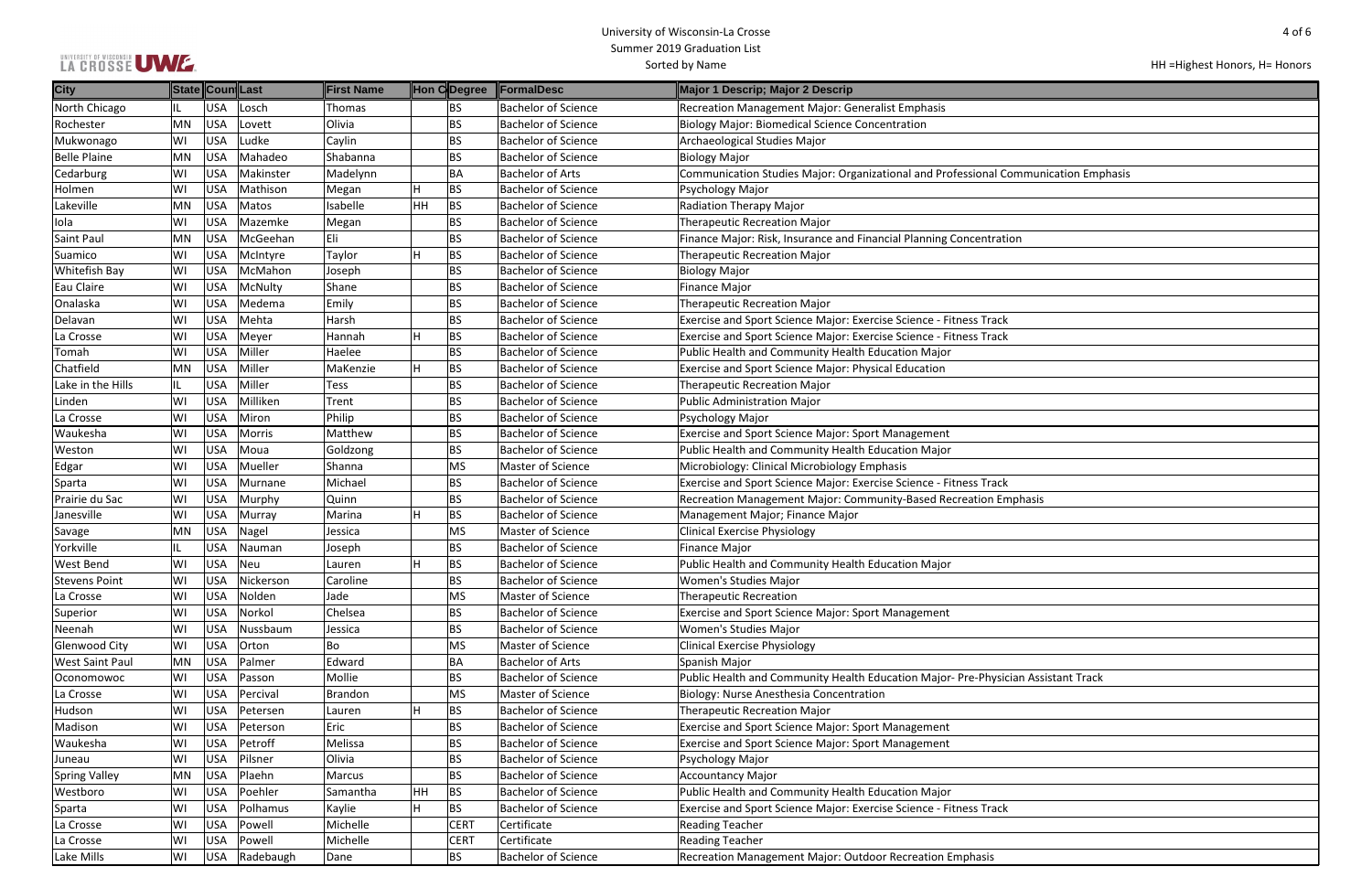| LA CROSSE UWE. |  |
|----------------|--|
|----------------|--|

| ommunication Emphasis<br><b>Physical Education Emphasis</b><br><b>Physical Education Emphasis</b> |  |
|---------------------------------------------------------------------------------------------------|--|
|                                                                                                   |  |
|                                                                                                   |  |
|                                                                                                   |  |
|                                                                                                   |  |
|                                                                                                   |  |
|                                                                                                   |  |
|                                                                                                   |  |
|                                                                                                   |  |
|                                                                                                   |  |
|                                                                                                   |  |
|                                                                                                   |  |
|                                                                                                   |  |
|                                                                                                   |  |
|                                                                                                   |  |
|                                                                                                   |  |
|                                                                                                   |  |
|                                                                                                   |  |
|                                                                                                   |  |
|                                                                                                   |  |
|                                                                                                   |  |
|                                                                                                   |  |
|                                                                                                   |  |
|                                                                                                   |  |
|                                                                                                   |  |
|                                                                                                   |  |
|                                                                                                   |  |
|                                                                                                   |  |
|                                                                                                   |  |
|                                                                                                   |  |
|                                                                                                   |  |
|                                                                                                   |  |
|                                                                                                   |  |
|                                                                                                   |  |
|                                                                                                   |  |
|                                                                                                   |  |
|                                                                                                   |  |
|                                                                                                   |  |
|                                                                                                   |  |
|                                                                                                   |  |
|                                                                                                   |  |
|                                                                                                   |  |
|                                                                                                   |  |
|                                                                                                   |  |
|                                                                                                   |  |
|                                                                                                   |  |
|                                                                                                   |  |
|                                                                                                   |  |
|                                                                                                   |  |
|                                                                                                   |  |
|                                                                                                   |  |
|                                                                                                   |  |
|                                                                                                   |  |
|                                                                                                   |  |
|                                                                                                   |  |
|                                                                                                   |  |
|                                                                                                   |  |
|                                                                                                   |  |
|                                                                                                   |  |
|                                                                                                   |  |
|                                                                                                   |  |
|                                                                                                   |  |
|                                                                                                   |  |
|                                                                                                   |  |
|                                                                                                   |  |
|                                                                                                   |  |
|                                                                                                   |  |
|                                                                                                   |  |
|                                                                                                   |  |
|                                                                                                   |  |
|                                                                                                   |  |
|                                                                                                   |  |
|                                                                                                   |  |
|                                                                                                   |  |

| <b>City</b>           | State Coun Last |            |                | First Name    |     | Hon CDegree | <b>FormalDesc</b>          | Major 1 Descrip; Major 2 Descrip                                                             |
|-----------------------|-----------------|------------|----------------|---------------|-----|-------------|----------------------------|----------------------------------------------------------------------------------------------|
| Plum City             | WI              | USA        | Radle          | Alexandra     | HH. | <b>BS</b>   | <b>Bachelor of Science</b> | <b>Radiation Therapy Major</b>                                                               |
| <b>Beloit</b>         | WI              | <b>USA</b> | Ramquist       | Tyler         |     | <b>BS</b>   | <b>Bachelor of Science</b> | Communication Studies Major: Organizational and Professional Communication Emphasis          |
| <b>Beloit</b>         | WI              | <b>USA</b> | Ramsey         | Ross          | H   | <b>BS</b>   | <b>Bachelor of Science</b> | Recreation Management Major: Tourism Emphasis                                                |
| Dodgeville            | WI              | <b>USA</b> | Ramthun        | Aaron         |     | BA          | <b>Bachelor of Arts</b>    | <b>Communication Studies Major: Media Studies Emphasis</b>                                   |
| La Crosse             | WI              | <b>USA</b> | Read           | Hope          | HH  | BS          | <b>Bachelor of Science</b> | Recreation Management Major: Tourism Emphasis                                                |
| West Bend             | WI              | <b>USA</b> | Reinke         | Collin        |     | BS          | <b>Bachelor of Science</b> | <b>Recreation Management Major: Tourism Emphasis</b>                                         |
| New Berlin            | WI              | USA        | Rogala         | Andrea        |     | <b>BS</b>   | <b>Bachelor of Science</b> | <b>Therapeutic Recreation Major</b>                                                          |
| Nashua                | <b>NH</b>       | <b>USA</b> | Rogowsky       | Tara          |     | <b>MS</b>   | Master of Science          | Exercise and Sport Science: Physical Education Teaching, Adapted Physical Education Emphasis |
| Grafton               | WI              | USA        | Romnek         | Nicole        |     | <b>BS</b>   | Bachelor of Science        | <b>Radiation Therapy Major</b>                                                               |
| <b>West Allis</b>     | WI              | <b>USA</b> | Rowe           | Andre         |     | <b>MS</b>   | Master of Science          | Biology                                                                                      |
| Centuria              | WI              | <b>USA</b> | Ruck           | Dylan         |     | <b>BS</b>   | <b>Bachelor of Science</b> | <b>Radiation Therapy Major</b>                                                               |
| Windsor               | WI              | USA        | Rudisill       | Joseph        | Η   | <b>BS</b>   | <b>Bachelor of Science</b> | Recreation Management Major: Outdoor Recreation Emphasis                                     |
| <b>Mount Prospect</b> |                 | <b>USA</b> | Rusin          | Michael       |     | <b>MS</b>   | Master of Science          | <b>Recreation Management</b>                                                                 |
| <b>Burlington</b>     | WI              | USA        | Rynkiewicz     | Margaret      | H   | <b>BS</b>   | <b>Bachelor of Science</b> | Public Health and Community Health Education Major                                           |
| Medford               | WI              | <b>USA</b> | Salzgeber      | Austin        |     | <b>MS</b>   | Master of Science          | <b>Clinical Exercise Physiology</b>                                                          |
| Cedarburg             | WI              | <b>USA</b> | Sargent        | Tyler         |     | <b>BS</b>   | <b>Bachelor of Science</b> | <b>Marketing Major</b>                                                                       |
| Park Falls            | WI              | <b>USA</b> | Scharp         | <b>Bailee</b> |     | <b>BS</b>   | <b>Bachelor of Science</b> | <b>Biology Major: Biomedical Science Concentration</b>                                       |
| Lakeville             | MN              | <b>USA</b> | Schauer        | Charles       |     | <b>MS</b>   | Master of Science          | <b>Clinical Exercise Physiology</b>                                                          |
| Monticello            | WI              | USA        | Schilder       | Lauren        | H   | <b>BS</b>   | <b>Bachelor of Science</b> | Radiation Therapy Major                                                                      |
| Prairie du Chien      | WI              | <b>USA</b> | Schilling      | Jack          | Η   | <b>BS</b>   | <b>Bachelor of Science</b> | Public Health and Community Health Education Major                                           |
| <b>Brookfield</b>     | WI              | <b>USA</b> | Schlapman      | Brooke        |     | <b>BS</b>   | <b>Bachelor of Science</b> | Public Health and Community Health Education Major                                           |
| Onalaska              | WI              | <b>USA</b> | Schlesser      | Rebecka       |     | <b>BS</b>   | <b>Bachelor of Science</b> | Therapeutic Recreation Major                                                                 |
| Fond du Lac           | WI              | <b>USA</b> | Schmidt        | <b>Braden</b> |     | <b>BS</b>   | <b>Bachelor of Science</b> | <b>Finance Major</b>                                                                         |
| Antigo                | WI              | <b>USA</b> | Schmidt        | Ryan          |     | <b>BS</b>   | <b>Bachelor of Science</b> | <b>Accountancy Major</b>                                                                     |
| Viroqua               | WI              | <b>USA</b> | Schmidt        | Ryan          |     | <b>MS</b>   | Master of Science          | <b>Recreation Management</b>                                                                 |
| La Crosse             | WI              | USA        | Schneider      | Amanda        |     | <b>MS</b>   | Master of Science          | Biology: Nurse Anesthesia Concentration                                                      |
| <b>Hales Corners</b>  | WI              | <b>USA</b> | Schobert       | <b>Brenna</b> |     | <b>BS</b>   | <b>Bachelor of Science</b> | Nuclear Medicine Technology Major                                                            |
| <b>Sussex</b>         | WI              | USA        | Schulist       | Victoria      | IH. | <b>BS</b>   | <b>Bachelor of Science</b> | Exercise and Sport Science Major: Exercise Science - Fitness Track                           |
| Caledonia             | MN              | <b>USA</b> | Schulte        | Katelyn       |     | <b>BS</b>   | <b>Bachelor of Science</b> | Therapeutic Recreation Major-Pre-Occupational Thrpy Track                                    |
| Onalaska              | WI              | <b>USA</b> | Schulz         | Austin        |     | <b>BS</b>   | <b>Bachelor of Science</b> | History Major: Cultural and Social History Emphasis                                          |
| Freedom               | WI              | <b>USA</b> | Scoville       | Justin        |     | <b>BS</b>   | <b>Bachelor of Science</b> | <b>Exercise and Sport Science Major: Sport Management</b>                                    |
| Minnetonka            | MN              | <b>USA</b> | Sheely         | Thomas        |     | BS          | <b>Bachelor of Science</b> | Archaeological Studies Major; Art Major                                                      |
| Cedarburg             | WI              | <b>USA</b> | Shell          | Baelee        |     | BS          | <b>Bachelor of Science</b> | Nuclear Medicine Technology Major                                                            |
| Walton                | <b>NY</b>       | USA        | Sherburne      | <b>Brooke</b> |     | <b>MS</b>   | Master of Science          | Exercise and Sport Science: Physical Education Teaching, Adapted Physical Education Emphasis |
| Vernon Hills          | IL              | <b>USA</b> | Sigwart        | Deborah       |     | <b>BS</b>   | <b>Bachelor of Science</b> | Sociology Major                                                                              |
| Sherwood              | WI              | <b>USA</b> | <b>Sirois</b>  | Andrew        | Н   | <b>BS</b>   | <b>Bachelor of Science</b> | Microbiology Major: Biomedical Concentration                                                 |
| Cornell               | WI              | <b>USA</b> | Smith          | Timothy       |     | <b>MS</b>   | Master of Science          | <b>Community Health Education</b>                                                            |
| Sheboygan Falls       | WI              | <b>USA</b> | Sneen          | Jonathan      |     | <b>BS</b>   | <b>Bachelor of Science</b> | Finance MajorEconomics Major                                                                 |
| <b>Berlin</b>         | WI              | USA        | Sondalle       | Ryan          |     | BS          | <b>Bachelor of Science</b> | Recreation Management Major: Outdoor Recreation Emphasis                                     |
| Onalaska              | WI              | <b>USA</b> | Soper          | Natalie       |     | <b>BS</b>   | <b>Bachelor of Science</b> | Recreation Management Major: Generalist Emphasis                                             |
| Farmington            | MN              | <b>USA</b> | Southorn       | Kimberly      |     | BS          | <b>Bachelor of Science</b> | Psychology Major                                                                             |
| Franklin              | WI              | <b>USA</b> | Starosta       | Alexis        |     | BS          | <b>Bachelor of Science</b> | Public Health and Community Health Education Major                                           |
| Appleton              | WI              | <b>USA</b> | Stecker        | Samuel        |     | BS          | <b>Bachelor of Science</b> | Radiation Therapy Major                                                                      |
| Sheboygan             | WI              | <b>USA</b> | <b>Steffes</b> | Makenzie      |     | BS          | <b>Bachelor of Science</b> | <b>Exercise and Sport Science Major: Sport Management</b>                                    |
| <b>Eden Prairie</b>   | MN              | <b>USA</b> | Steven         | Julia         | H   | BS          | <b>Bachelor of Science</b> | <b>Therapeutic Recreation Major</b>                                                          |
| Green Bay             | WI              | <b>USA</b> | Sticka         | Alexia        | HH  | <b>BS</b>   | <b>Bachelor of Science</b> | Radiation Therapy Major                                                                      |
| Milwaukee             | WI              | <b>USA</b> | Stout          | Brandon       |     | <b>MS</b>   | Master of Science          | Biology: Nurse Anesthesia Concentration                                                      |
|                       |                 |            |                |               |     |             |                            |                                                                                              |